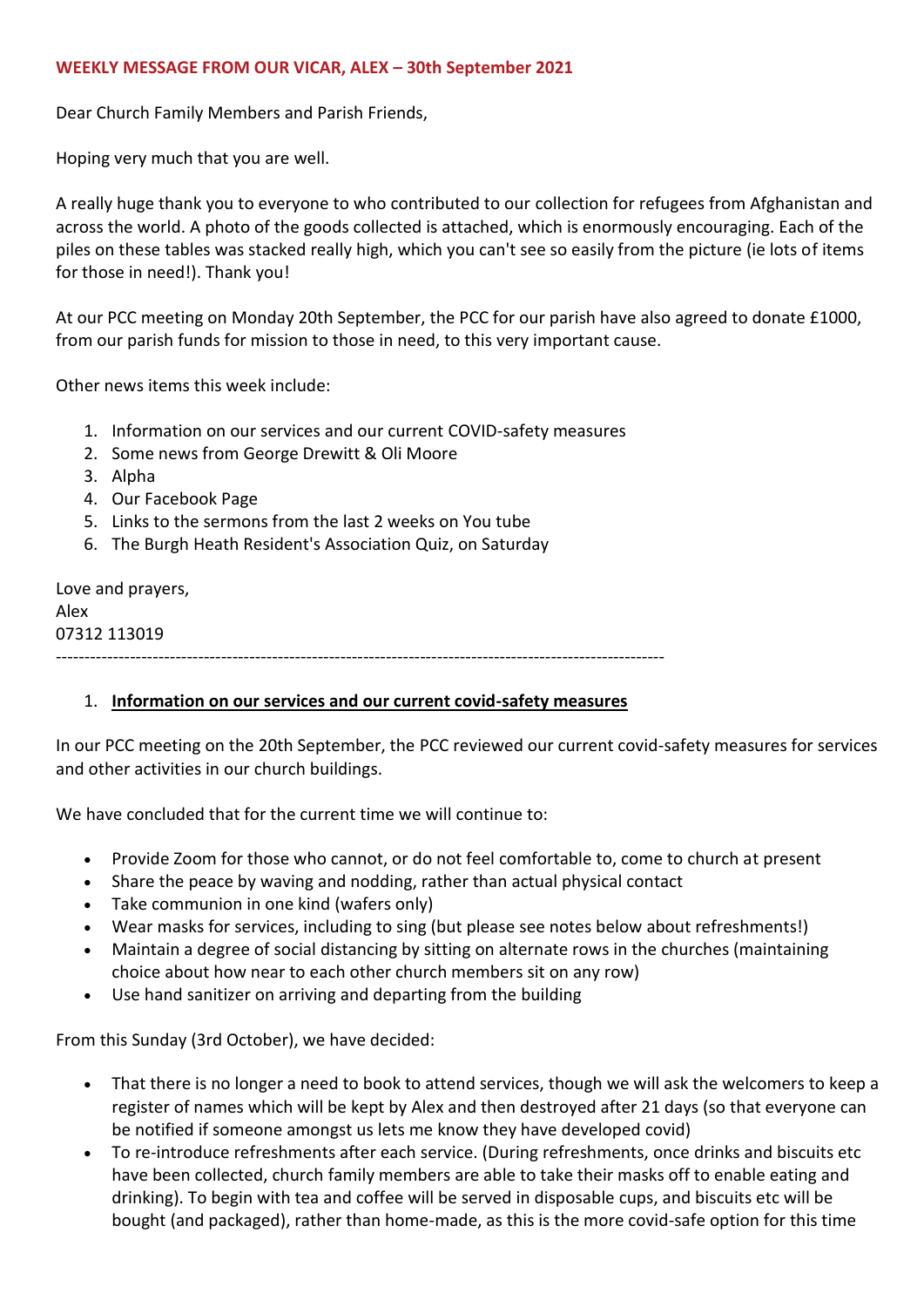The PCC agreed that these decisions apply to both worship and other meetings in the church buildings. However all of us acknowledged that services and activities involving children require a greater degree of flexibility, whilst aiming to keep as many of the above measures in place as possible. Separate risk assessments have been drawn up for Community Alive (the St. Paul's family service) and Messy Church (The St. Mary's family service) which enable the children to interact and enjoy games and crafts together. Children under 12 and those who are medically exempt are, of course, not expected to wear masks.

We continue to keep our covid-safety measures under review, as we head into the winter and observe local infection rates. At the current time, and for quite a long time, infection rates in Reigate and Banstead have been and remain high.

We thank you hugely, for the way everyone has kept with the safety measures requested up to this time. Whilst it is not at all easy (we continue to live in challenging times!), they are in place to enable the majority of people in our church family (as well as any guests who attend) to be, and feel, as safe as possible.

## 2. **Some news from George Drewitt & Oli Moore**

Please pray and give thanks for George Drewitt and Oliver Moore, who are both running the London Marathon this Sunday. Go George! Go Oli! We are really proud of you both!

George is running for the charity Afasic, of which he is also Chairman of the North Surrey branch. The link for his fundraising page and more information is here: [https://uk.virginmoneygiving.com/fundraiser](https://uk.virginmoneygiving.com/fundraiser-display/showROFundraiserPage?userUrl=george-drewitt-VLM-2021&pageUrl=2)[display/showROFundraiserPage?userUrl=george-drewitt-VLM-2021&pageUrl=2](https://uk.virginmoneygiving.com/fundraiser-display/showROFundraiserPage?userUrl=george-drewitt-VLM-2021&pageUrl=2)

Oli is running for Vision Foundation. The link for his fundraising page and more information he here: <https://visionfoundation.enthuse.com/pf/oli-moore>

# 3. **Alpha**

Alpha begins on Wednesday next week, the 6th October at 8pm. Thank you so much to Andrew Shaw and the team who will be running this.

Hilary Latham has kindly created a prayer card which will be given out in the services this week, and which is also attached, so we can all be praying for this course and the participants. The prayer card contains a programme, showing what topic is being covered each week.

## 4. **Our Facebook Page**

Michael, who keeps our parish Facebook page full of news & loads our sermons onto YouTube, writes:

*As a way of helping everyone to take part in helping us grow our church family and helping those who do not yet know our loving God to come to faith, we would love it if you would be happy to contribute to the content shared on these platforms. (Thank you so much to those who have already done this).*

*We would love to receive from you:*

- 1. *Particular bible verses that you like, saying why you like them and how they have impacted your life*
- 2. *A story of something good that God has done in your life*